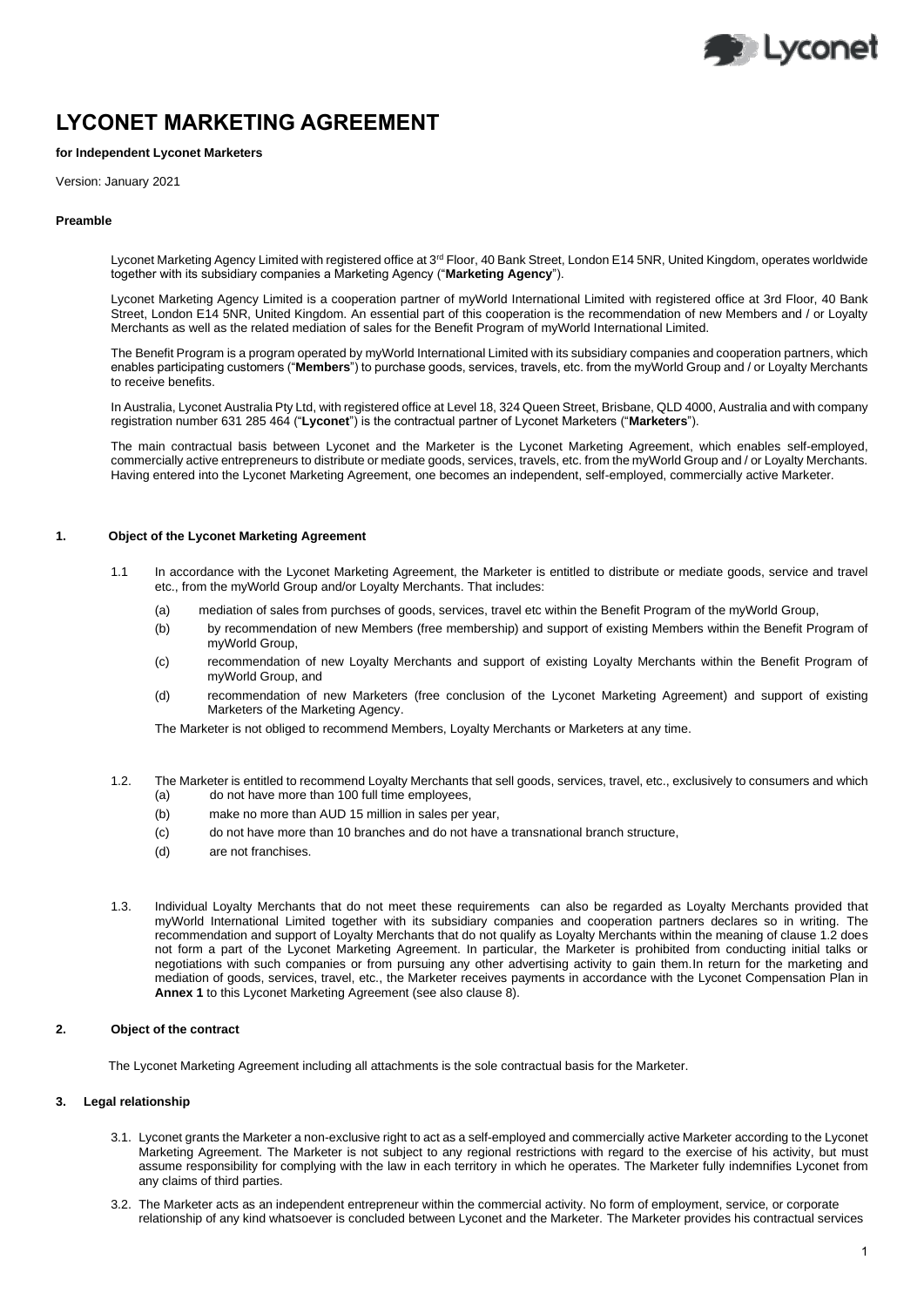

exclusively within the framework of an autonomous, independent activity that is legally independent of Lyconet and, in particular, the Marketer is not subject to instructions from Lyconet.

- 3.3. The Marketer is expressly prohibited from giving the impression that he is an employee, agent or representative of Lyconet or of any related company.
- 3.4. The Marketer is prohibited from representing Lyconet. In particular, he is not authorised to conclude contracts or receive services on behalf of Lyconet. The Marketer is also prohibited from representing other group companies of the Lyconet or myWorld Group, their cooperation partners and Loyalty Merchants. Infringement of this clause will entitle Lyconet to terminate the Lyconet Marketing Agreement for good cause in accordance with clause 12.2.
- 3.5. Only one registration (i.e. one ID number) is permitted for each Marketer, whether a natural or legal person. The residential or business address (registered office) of the Marketer must be stated in the registration. Multiple registrations made to achieve unjustified advantages according to the Lyconet Compensation Plan in **Annex 1** entitle Lyconet to terminate the contractual relationship for good cause and to withdraw the advantages obtained in this way. In the case of multiple registrations, the last registered ID numbers will be deleted. Advantages according to the Lyconet Compensation Plan in **Annex 1**, which only resulted through multiple registrations, will be forfeited.

#### **4. Precondition for a Marketer's activity and compensation**

- 4.1. The conclusion of the Lyconet Marketing Agreement requires natural persons to have reached the age of majority.
- 4.2. The Marketer must independently ensure that his commercial activity is duly registered and that he has the necessary regulatory approvals to practice his trade. He must ensure that all his personal obligations to pay taxes and other levies are met and hereby agrees to indemnify Lyconet, any company affiliated with Lyconet, the myWorld Group, its cooperation partners and Loyalty Merchants against any claims by third parties if they are not met.

# **5. Rights and obligations of the Marketer**

- 5.1. The Marketer is entitled to use third parties (e.g. assistance) to provide organisational support for his activities. The Marketer must ensure that the obligations of this Agreement are also met by such third parties.
- 5.2. The Marketer is required to make only such statements about Lyconet, any company affiliated with Lyconet, the myWorld Group, its cooperation partners and Loyalty Merchants that are in accordance with the official Lyconet documentation.
- 5.3. As soon as the Marketer becomes aware of a possible breach of the provisions of the Lyconet Marketing Agreement by another Marketer, he must notify Lyconet without delay.
- 5.4. If the Marketer intends to carry out chargeable events or otherwise offer chargeable services to third parties regarding the Benefit Program or the Marketing Agency, he must first obtain the consent of Lyconet in writing (email is sufficient).

## **6. Communication materials**

- 6.1. Lyconet provides the Marketer with the advertising and information material (documents, catalogues, presentations, etc.) ("**Communication Material**") required by the Marketer to carry out his activities under the Lyconet Marketing Agreement for download free of charge a[t www.lyconet.com](http://www.lyconet.com/) (log-in section).
- 6.2. The Marketer may use only the current version of the Communication Material authorised by Lyconet and made available at www.lyconet.com. Before using the Communication Material, the Marketer must check if it corresponds to the current version. Lyconet reserves the right to terminate the Lyconet Marketing Agreement for good cause, in accordance with clause 12.2, if the Marketer uses any unauthorised communication materials.
- 6.3. In the event of termination of the Lyconet Marketing Agreement, the Marketer will, if requested, destroy immediately any communication materials made available to him and confirm its destruction to Lyconet in writing.
- 6.4. Publications and advertisements as well as the use of trademarks of Lyconet or companies affiliated with Lyconet, the myWorld Group, their cooperation partners and Loyalty Merchants, such as the company logo and the trademarks of Lyconet, myWorld, Child & Family Foundation, Greenfinity Foundation etc., are only permitted within the framework of the authorized Communication Material. This also applies for its use via internet, social media or other electronic media.
- 6.1. The Marketer shall indemnify Lyconet companies affiliated with Lyconet, the myWorld group, their cooperation partners and Loyalty Merchants from claims of third parties that they assert against Lyconet, companies affiliated with Lyconet, the myWorld Group, their cooperation partners and Loyalty Merchants due to a culpable violation of their commercial property rights by the Marketer.

## **7. Change or assignment of a Recommender**

7.1. Marketers without a Recommender have the right to be assigned a Recommender at any time if the Recommender give his explicit consent.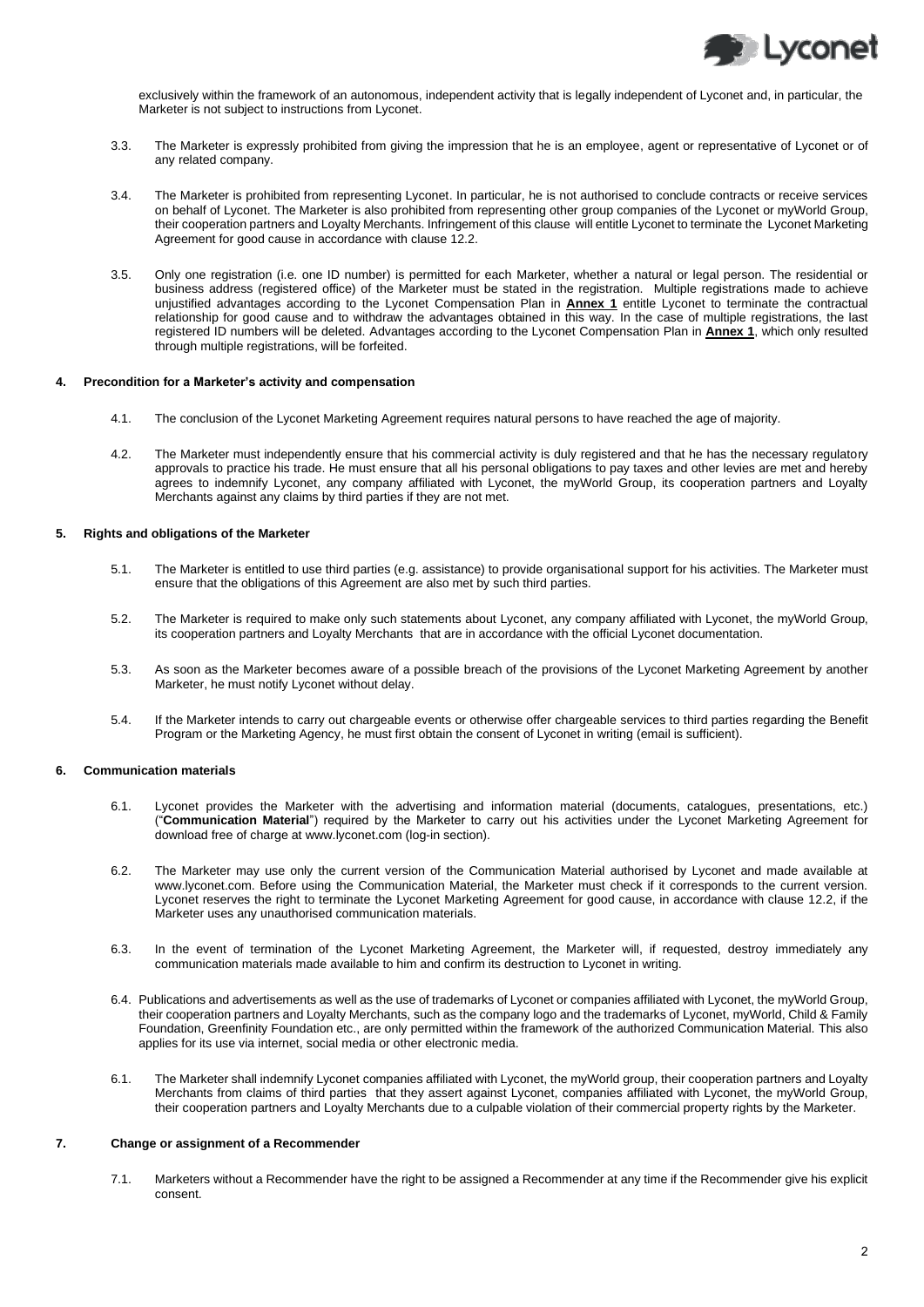

- 7.2. Marketers with a Recommender can make a change of Recommender if following requirements are met:
	- The Marketer has had the same Recommender for the last 6 months.
	- The Marketer was not in any Career Level according to the Lyconet Compensation Plan in **Annex 1** in the last 6 months.
	- The new Recommender give his explicit consent to the change.
- 7.3. As a result of the change of Recommender, the Marketer will lose his previously recommended Members and Marketers. However, the change of Recommender has no further effects for these previously recommended Members or Marketers themselves.
- 7.4. In the event of a termination of the Lyconet Marketing Agreement and a subsequent new registration within 6 months, the Marketer will automatically be assigned to the Recommender the Marketer had at the moment of termination.

#### **8. Compensation**

- 8.1. The Marketer will be compensated for marketing or mediation of goods, services, travels, etc. according to the Lyconet Compensation Plan in Annex 1. The Marketer has no claim against Lyconet for reimbursement for expenses incurred in the performance of his activity (e.g. travel, hotel, materials or personnel costs).
- 8.2. All payments are calculated monthly in accordance with the Lyconet Compensation Plan in Annex 1.. Lyconet provides all relevant information for the Marketer's compensation according to the Lyconet Compensation Plan in Annex 1, to the Marketer via the login area a[t www.lyconet.com.](http://www.lyconet.com/)
- 8.3. The Marketer must review the credit advices immediately and make any objections in writing to Lyconet no later than one week after receipt of the invoice via Lyconet.com. Infringement of this obligation may entitle Lyconet to a claim for damages.
- 8.4. Entitlement to initial payment of the remuneration arises when the Marketer has 5 direct active Members according to the Lyconet Compensation Plan in **Annex 1**. A minimum amount according to the Lyconet Compensation Plan in **Annex 1** must be reached for the transfer to the Marketer's bank account to take place

# **9. Secrecy and confidentiality**

- 9.1. The Marketer will maintain secrecy, even after the termination of the Lyconet Marketing Agreement, in respect of all business and commercial activity secrets of Lyconet that have been entrusted or made known to him by Lyconet during its activities.
- 9.2. Documents relating to internal business transactions entrusted to the Marketer must be returned to Lyconet immediately at its request after they have been duly used, but no later than on the termination of the Lyconet Marketing Agreement.
- 9.3. The Marketer will also impose these secrecy and confidentiality obligations on third parties (Clause 5.1).

#### **10. Data protection**

- 11.1. To the extent necessary for the implementation of the Lyconet Marketing Agreement, in particular for the calculation of compensation according to the Lyconet Compensation Plan in Annex 1, Lyconet, being responsible for data protection, collects, stores and processes personal or company-related data as well as data on promotional activities of the Marketer.
- 11.2. All requests for information, changes, and deletion of data may be addressed to Lyconet Australia Limited, Level 18, 324 Queen Street, Brisbane, QLD 4000, Australia or by e-mail to international@lyconet.com. Further data protection-relevant provisions when using the Lyconet website can be found in the Privacy Policy at www.lyconet.com.
- 11.3. Lyconet uses internationally recognised security technology to protect the Marketers' data against unauthorised access.
- 11.4. If the Marketer uses additional IT-supported services and Lyconet processes personal data entered by the Marketer in this connection, the parties will conclude a data-processing agreement.

#### **11. Non-compete / non-solicitation agreement**

- 11.1. The Marketer will not, for any part of the duration of the Lyconet Marketing Agreement, directly or indirectly, or through any third parties, without the prior written consent of Lyconet, provide such services to a competitor providing services that are identical or similar to those of Lyconet or manage or participate in a rival company or otherwise support or advise it.
- 11.2. The activities of the Marketer in any competing undertaking already existing at the time of conclusion of the Lyconet Marketing Agreement and disclosed in writing (email) are excluded from the above non-compete agreement.
- 11.3. The Marketer will also refrain, during the term of the Lyconet Marketing Agreement, from soliciting Members, Loyalty Merchants or Marketers or even attempting to do so.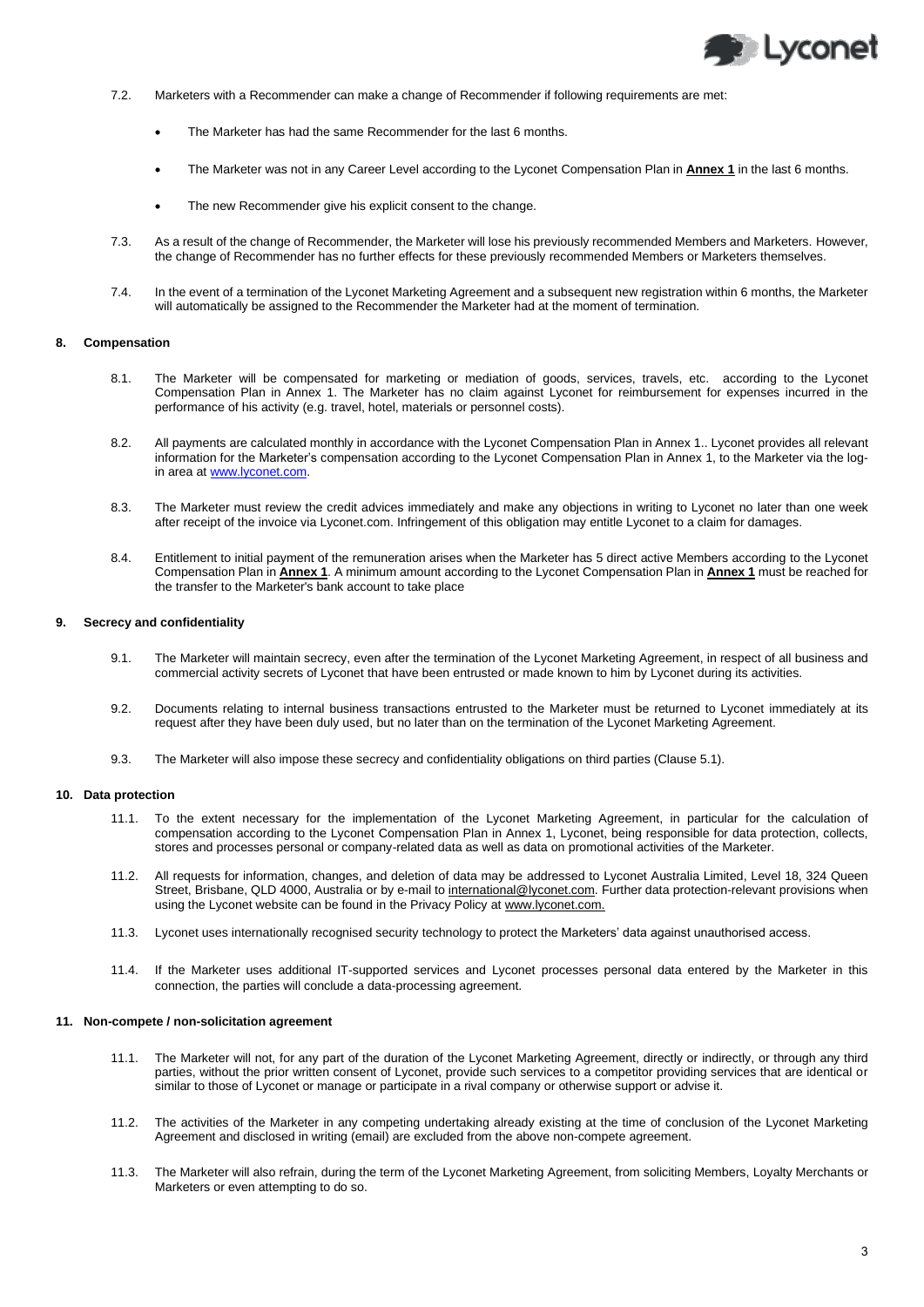

11.4. If the above provisions of this clause are infringed by the Marketer or third parties according to clause 5.1 Lyconet will be entitled to demand desistance from the relevant acts. This will not affect the right of Lyconet to terminate the Lyconet Marketing Agreement and to claim damages.

# **12. Term and termination of the Lyconet Marketing Agreement**

- 12.1. The Lyconet Marketing Agreement is concluded for an indefinite term and may be terminated by both parties subject to a 30-day period of notice.
- 12.2. Both parties have the right to terminate the Lyconet Marketing Agreement at any time for a good cause without notice. A good cause for termination by Lyconet is present especially in the following cases:
	- (a) The Marketer deliberately makes false statements when concluding the Lyconet Marketing Agreement.
	- (b) The Marketer uses unauthorised communication material in breach of clause 6.2.
	- (c) The Marketer uses trademarks and logos of Lyconet and its affiliated companies in violation of clause6.4.
	- (d) The Marketer infringes the prohibition on competition or non-solicitation under clause 11 or infringes his secrecy and confidentiality obligations under to clause 9.
	- (e) The Marketer repeatedly provides wrong advice about the Benefit Program or. An indication of wrong advice is if an aboveaverage number of contracts introduced by him (including Members, Marketers, or Loyalty Merchants) are contested regularly by the other party, revoked or terminated at the next possible date.
	- (f) The Marketer operates a commercial resale of vouchers of myWorld Group or its Loyalty Merchants.
	- (g) The Marketer holds a chargeable event without the written consent of Lyconet or offers third parties chargeable services regarding the Benefit Program or the Lyconet.
	- (h) The Marketer has been convicted of an intentional criminal offense (i) committed against Lyconet or a company affiliated with Lyconet and / or (ii) in connection with the exercise of his activity under the Lyconet Marketing Agreement, (iii) which has a factual connection with the Marketer's activity according to the Lyconet Marketing Agreement (e.g. property crimes such as fraud) or (iv) which is so serious that Lyconet no longer cooperates due to the destruction of the necessary basis of trust or an imminent loss of reputation can be expected
	- (i) The Marketer is repeatedly in arrears with the fulfilment of a contractual claim for payment.
	- (j) The financial situation of the Marketer deteriorates so significantly that his solvency can be called into question.
	- (k) In addition to the significant damage to the economic interests or the reputation of Lyconet or the Loyalty Merchant, the breach of essential contractual obligations is considered as a good cause.

A termination for good cause for a breach of contract as a rule requires the expiry of a specified deadline for remedial action or a previous unheeded warning. However, setting a deadline or warning is unnecessary if the infringement is so serious that Lyconet can no longer be reasonably expected to continue the Lyconet Marketing Agreement for that very reason.

- 12.3. Every declaration of termination must be in writing. The commencement of the period of notice is the date of receipt of the letter of termination.
- 12.4. Participation by a Marketer in the Benefit Program remains unaffected by the termination of the Lyconet Marketing Agreement.

# **13. Effects of the termination**

- 13.1. The compensation already paid will remain with the Marketer. In addition, the Marketer shall be entitled to payments and compensation for which all conditions under the Lyconet Compensation Plan in Annex 1 have already been met at the time of termination. Further claims of the Marketer against Lyconet are excluded, subject to mandatory legal claims.
- 13.2. Unless otherwise agreed, payments made by the Marketer (e.g. for services or voucher orders) will not be refunded. Expenses of the Marketer will not be refunded.

# **14. Liability**

- 14.1. Lyconet is liable for damages resulting from injury to life, limb, or health that are based on a wilful or negligent breach of duty by Lyconet. Lyconet is also fully liable for other damages that are based on an intentional or grossly negligent breach of duty by Lyconet.
- 14.2. For damages due to simple negligent infringement of such obligations as are fundamental for the proper and regular performance of the contract and on the fulfilment of which the Marketer may accordingly rely and does rely (primary obligations), Lyconet is only partially liable for typical and foreseeable damage.
- 14.3. Other claims for damages are excluded, subject to claus[e 14.5.](#page-3-0) This applies if Lyconet is not at fault.
- 14.4. If the liability of Lyconet is limited or excluded, the limitations or exclusions also apply to the personal liability of the employees, legal representatives, and vicarious agents of Lyconet.
- <span id="page-3-0"></span>14.5. The limitations of liability and disclaimers set out in this clause will not affect the liability of Lyconet under the mandatory statutory provisions of the Product Liability Act, the fraudulent concealment of a defect or the issue of a guarantee for the quality of an object.